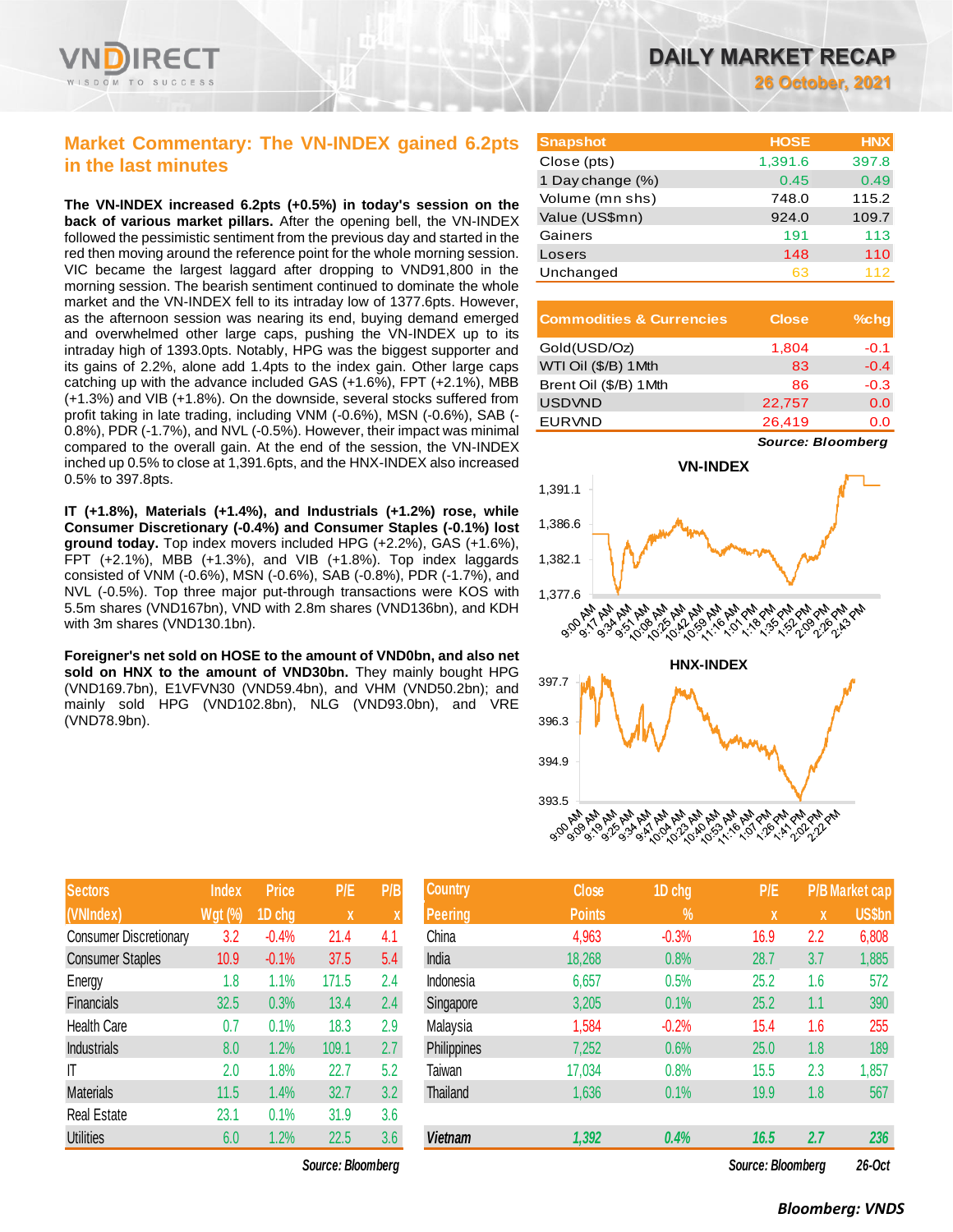

### **Market News**

### **Crude oil futures dip on weak spot demand**

Crude oil prices on Tuesday fell Rs 47 to Rs 6,264 per barrel after participants cut their positions. On the Multi Commodity Exchange, crude oil for November delivery dropped by Rs 47, or 0.74%, to Rs 6,264 per barrel with a business volume of 6,587 lots. Analysts said the fall in crude oil futures was due to the trimming of positions by traders amid a weak spot demand. Globally, West Texas Intermediate crude oil was trading 0.54% lower at US\$83.31 per barrel. Meanwhile, Brent crude, the international benchmark, fell 0.44% to trade at US\$85.61 per barrel in New York. *(Bloomberg)*

### **Billion-dollar projects removed from lineup of national investment projects**

The decision was made by the Ministry of Planning and Investment (MPI) following the proposal of the Ministry of Industry and Trade (MoIT) about the list of national projects calling foreign-invested capital in the period of 2021-25. The energy project is the liquefied natural gas (LNG)-to-power plant and an LNG warehouse project in Nghi Son Economic Zone in Thanh Hoa province with a capacity of 5,000MW. The reason for removal is that the project is being considered for addition to the National Power Development Plan VIII. The three automotive projects include a US\$1-3bn automotive production and assembly factory in Lam Son-Sao Vang Industrial Zone, Thanh Hoa. The project has a total capacity of 100,000 units. The second one is another automotive production and assembly factory in Becamex Binh Dinh service and urban industrial zone. It has a designed capacity of 30,000- 50,000 units a year and has a total investment capital of US\$250m. The third one is a 100-hectare factory in Hoang Mai I industrial zone in Nghe An province with an investment cost of US\$215m. Along with the four above projects, the MoIT proposed to remove the gas pipeline system from Bao Vang field to Quang Tri. According to the MoIT, to date, the contractor has yet to build the outline development plan (ODP) and the final development plan (FDP), thus there is no information about the construction scheme of the project. According to the MPI, the list currently combines 157 projects with a total investment capital of US\$71.46bn. *(Vietnamnet.vn)*

### **Notable Corporate Events**

**Petro Viet Nam Ca Mau Fertilizer JSC (DCM VN, HOSE) - Business results**: DCM's 3Q21 revenue decreased 10% yoy to VND1,812bn. Meanwhile, their COGS fell by 30%, leading to gross profit surged 127% yoy to VND583bn. Gross profit margin also increased impressively from 13% to 32% yoy. *(Ndh.vn)*

*<to be continued>*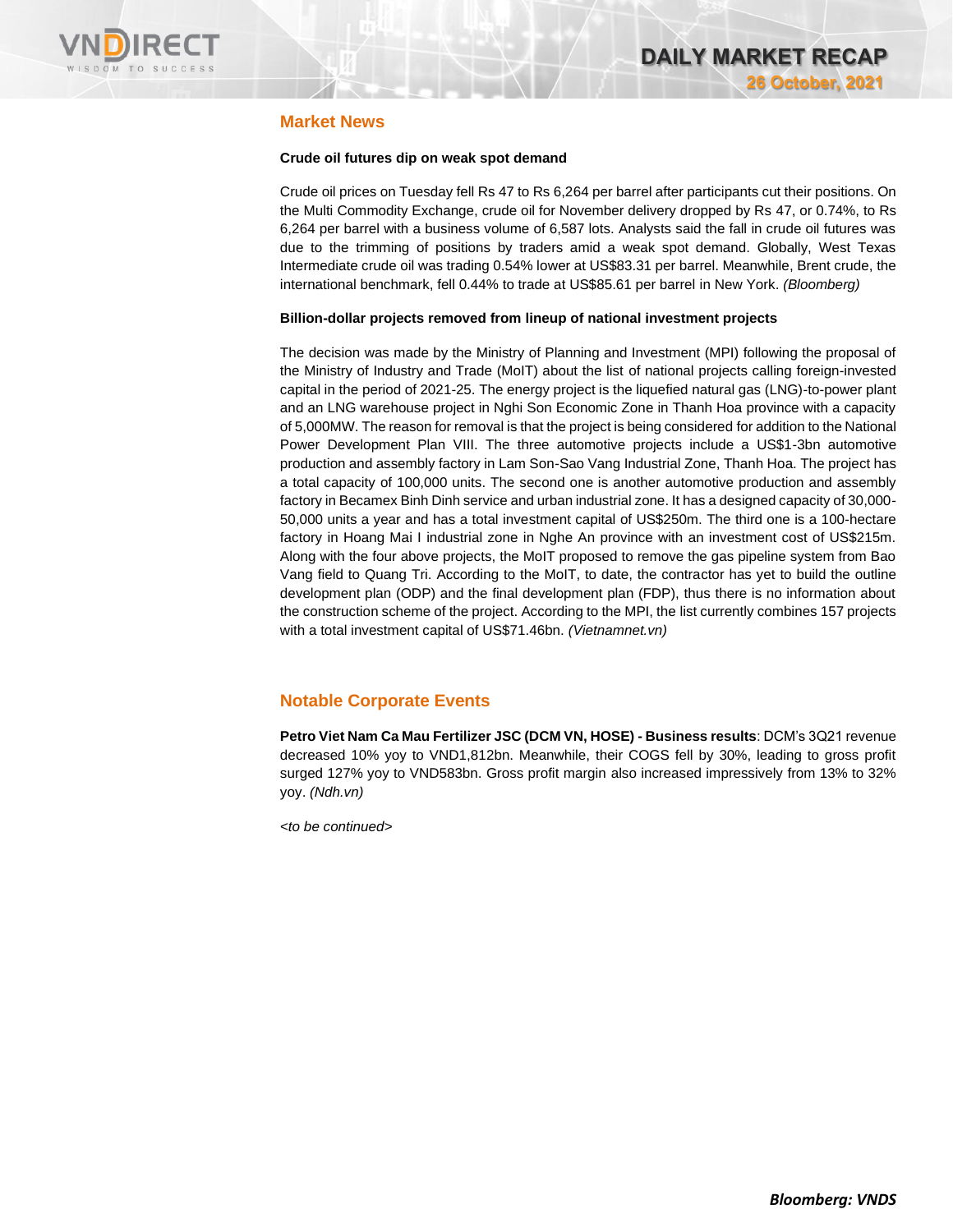

# **COVERAGE SUMMARY**

| <b>Ticker</b>           | <b>Close price</b> | <b>Adjusted target</b> | <b>Dividend yield</b> | <b>Upside</b> | <b>Recommendation</b> | <b>Latest report</b> |
|-------------------------|--------------------|------------------------|-----------------------|---------------|-----------------------|----------------------|
|                         |                    | price                  |                       |               |                       |                      |
| ACB                     | 31,100             | 41,800                 | 0.0%                  | 34.4%         | ADD                   | Link                 |
| <b>ACV</b>              | 85,200             | 86,400                 | 0.0%                  | 1.4%          | <b>ADD</b>            | $Link$               |
| <b>CRE</b>              | 30,350             | 28,500                 | 3.3%                  | $-2.8%$       | <b>HOLD</b>           | Link                 |
| <b>CTG</b>              | 29,900             | 42,000                 | 0.0%                  | 40.5%         | <b>ADD</b>            | Link                 |
| $\overline{\text{DBC}}$ | 60,900             | 64,000                 | 2.5%                  | 7.6%          | ADD                   | Link                 |
| <b>DPM</b>              | 46,700             | 24,100                 | 3.0%                  | $-45.4%$      | <b>ADD</b>            | $Link$               |
| <b>DRC</b>              | 32,650             | 25,500                 | 3.1%                  | $-18.8%$      | ADD                   | Link                 |
| <b>FPT</b>              | 96,900             | 101,700                | 2.1%                  | 7.0%          | ADD                   | $Link$               |
| GAS                     | 113,800            | 109,800                | 3.2%                  | $-0.3%$       | <b>ADD</b>            | Link                 |
| <b>GMD</b>              | 50,400             | 52,700                 | 3.3%                  | 7.9%          | <b>HOLD</b>           | $Link$               |
| <b>HDG</b>              | 65,900             | 50,300                 | 1.7%                  | $-21.9%$      | <b>ADD</b>            | Link                 |
| <b>HPG</b>              | 56,300             | 62,600                 | 0.8%                  | 12.0%         | ADD                   | $Link$               |
| <b>KBC</b>              | 44,900             | 57,500                 | 1.1%                  | 29.2%         | ADD                   | Link                 |
| <b>KDC</b>              | 57,600             | 65,000                 | 2.8%                  | 15.7%         | <b>ADD</b>            | Link                 |
| <b>KDH</b>              | 46,050             | 45,500                 | 1.1%                  | $-0.1%$       | ADD                   | Link                 |
| <b>LPB</b>              | 20,800             | 26,000                 | 0.0%                  | 25.0%         | <b>HOLD</b>           | $Link$               |
| <b>MBB</b>              | 27,950             | 31,400                 | 0.0%                  | 12.3%         | <b>HOLD</b>           | Link                 |
| MML                     | 87,000             | 81,400                 | 0.0%                  | $-6.4%$       | <b>HOLD</b>           | $Link$               |
| <b>MSH</b>              | 87,600             | 61,000                 | 4.0%                  | $-26.4%$      | ADD                   | Link                 |
| <b>MWG</b>              | 128,000            | 116,800                | 0.4%                  | $-8.4%$       | <b>HOLD</b>           | $Link$               |
| NLG                     | 54,700             | 46,700                 | 0.8%                  | $-13.8%$      | ADD                   | Link                 |
| NT <sub>2</sub>         | 23,400             | 28,400                 | 8.5%                  | 29.9%         | ADD                   | $Link$               |
| <b>NVL</b>              | 103,300            | 107,700                | 0.0%                  | 4.3%          | <b>HOLD</b>           | Link                 |
| PHP                     | 29,800             | 29,200                 | 1.9%                  | $-0.1%$       | <b>ADD</b>            | Link                 |
| <b>PLC</b>              | 42,000             | 30,900                 | 4.8%                  | $-21.7%$      | <b>ADD</b>            | $Link$               |
| <b>PNJ</b>              | 98,300             | 119,200                | 1.8%                  | 23.1%         | <b>ADD</b>            | $Link$               |
| <b>POW</b>              | 12,350             | 15,000                 | 0.0%                  | 21.5%         | ADD                   | Link                 |
| <b>PPC</b>              | 23,000             | 27,400                 | 9.5%                  | 28.6%         | <b>ADD</b>            | Link                 |
| <b>PVD</b>              | 27,900             | 26,100                 | 0.0%                  | $-6.5%$       | ADD                   | $Link$               |
| <b>PVS</b>              | 28,700             | 30,200                 | 3.7%                  | 8.9%          | ADD                   | $Link$               |
| <b>PVT</b>              | 24,700             | 24,100                 | 2.0%                  | $-0.4%$       | ADD                   | Link                 |
| <b>SCS</b>              | 133,900            | 170,700                | 6.5%                  | 34.0%         | ADD                   | $Link$               |
| <b>STK</b>              | 59,000             | 50,600                 | 2.1%                  | $-12.1%$      | ADD                   | Link                 |
| <b>TCB</b>              | 51,000             | 57,200                 | 0.0%                  | 12.2%         | ADD                   | $Link$               |
| <b>TCM</b>              | 75,000             | N/A                    | 1.3%                  | N/A           | N/A                   | $Link$               |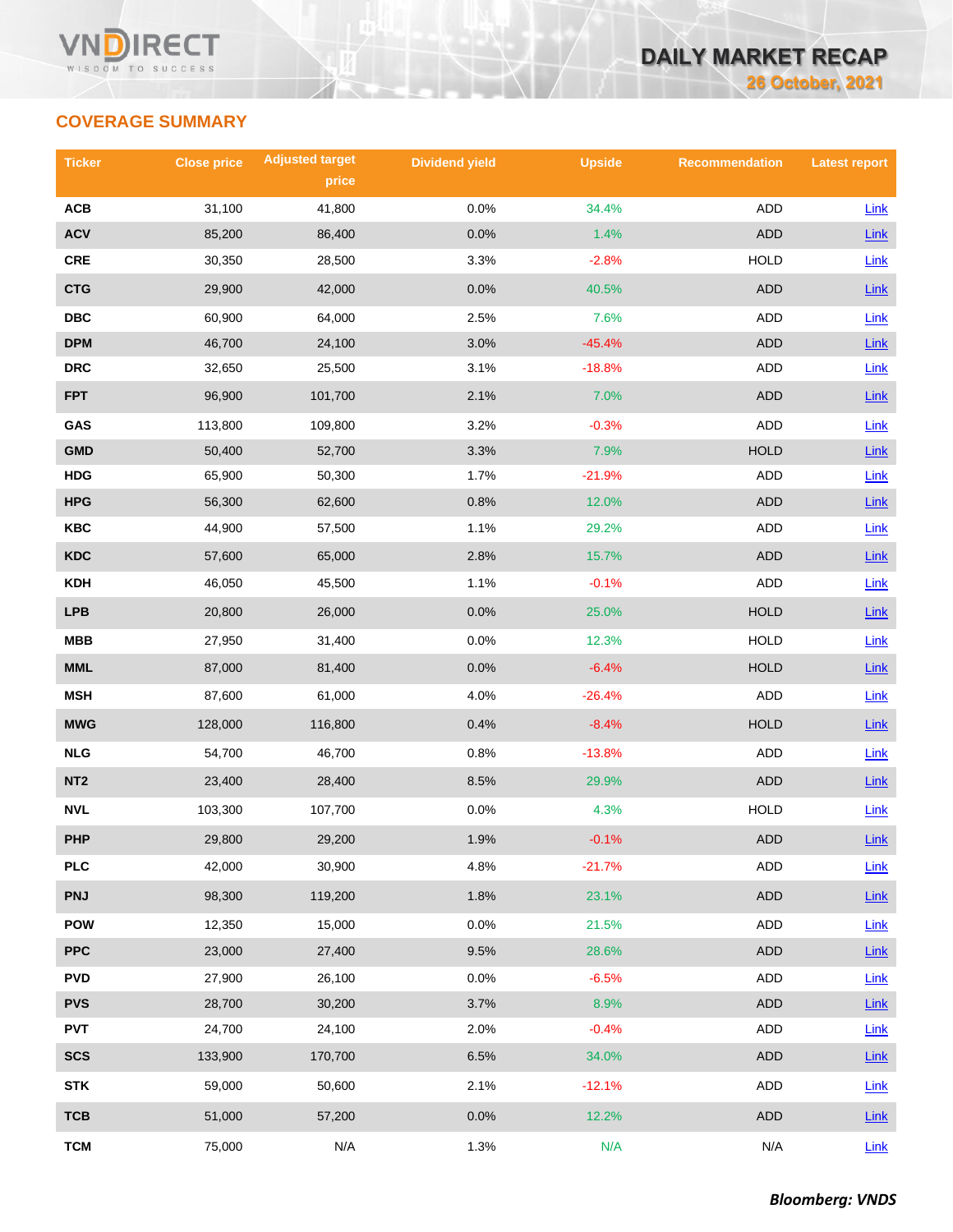

# **DAILY MARKET RECAP**

**26 October, 2021**

| <b>Ticker</b> | <b>Close price</b> | <b>Adjusted target</b><br>price | <b>Dividend yield</b> | <b>Upside</b> | <b>Recommendation</b> | <b>Latest report</b> |
|---------------|--------------------|---------------------------------|-----------------------|---------------|-----------------------|----------------------|
| <b>VCB</b>    | 94,000             | 119,500                         | 0.8%                  | 28.0%         | <b>ADD</b>            | Link                 |
| <b>VHC</b>    | 63,500             | 50,000                          | 3.2%                  | $-18.1%$      | <b>ADD</b>            | Link                 |
| <b>VHM</b>    | 78,700             | 102,200                         | 0.0%                  | 29.9%         | <b>ADD</b>            | Link                 |
| VIB           | 36,800             | 48,100                          | 0.0%                  | 30.7%         | <b>ADD</b>            | Link                 |
| <b>VJC</b>    | 132,500            | 138,900                         | 0.0%                  | 4.8%          | <b>ADD</b>            | Link                 |
| <b>VNM</b>    | 89,600             | 110,000                         | 4.3%                  | 27.0%         | ADD                   | Link                 |
| <b>VPB</b>    | 37,050             | 41,000                          | 0.0%                  | 10.7%         | <b>ADD</b>            | Link                 |
| <b>VRE</b>    | 30,600             | 36,600                          | 0.0%                  | 19.6%         | ADD                   | Link                 |
| <b>VTP</b>    | 78,500             | 95,300                          | 2.0%                  | 23.4%         | <b>ADD</b>            | Link                 |
| <b>BCG</b>    | 24,000             | 24,000                          | 3.3%                  | 3.3%          | <b>ADD</b>            | Link                 |
| <b>SZC</b>    | 60,000             | 58,800                          | 1.8%                  | $-0.2%$       | <b>ADD</b>            | Link                 |
| <b>PTB</b>    | 112,000            | 129,700                         | 2.8%                  | 18.6%         | <b>ADD</b>            | Link                 |
| <b>PLX</b>    | 54,600             | 64,900                          | 5.4%                  | 24.2%         | <b>ADD</b>            | Link                 |
| <b>MCH</b>    | 123,000            | 146,800                         | 3.6%                  | 22.9%         | <b>ADD</b>            | Link                 |
| <b>FCN</b>    | 16,450             | 18,400                          | 3.0%                  | 14.9%         | <b>ADD</b>            | Link                 |
| <b>TPB</b>    | 42,500             | 52,000                          | 0.0%                  | 22.4%         | <b>ADD</b>            | Link                 |
| <b>PHR</b>    | 58,900             | 71,500                          | 4.8%                  | 26.2%         | <b>ADD</b>            | Link                 |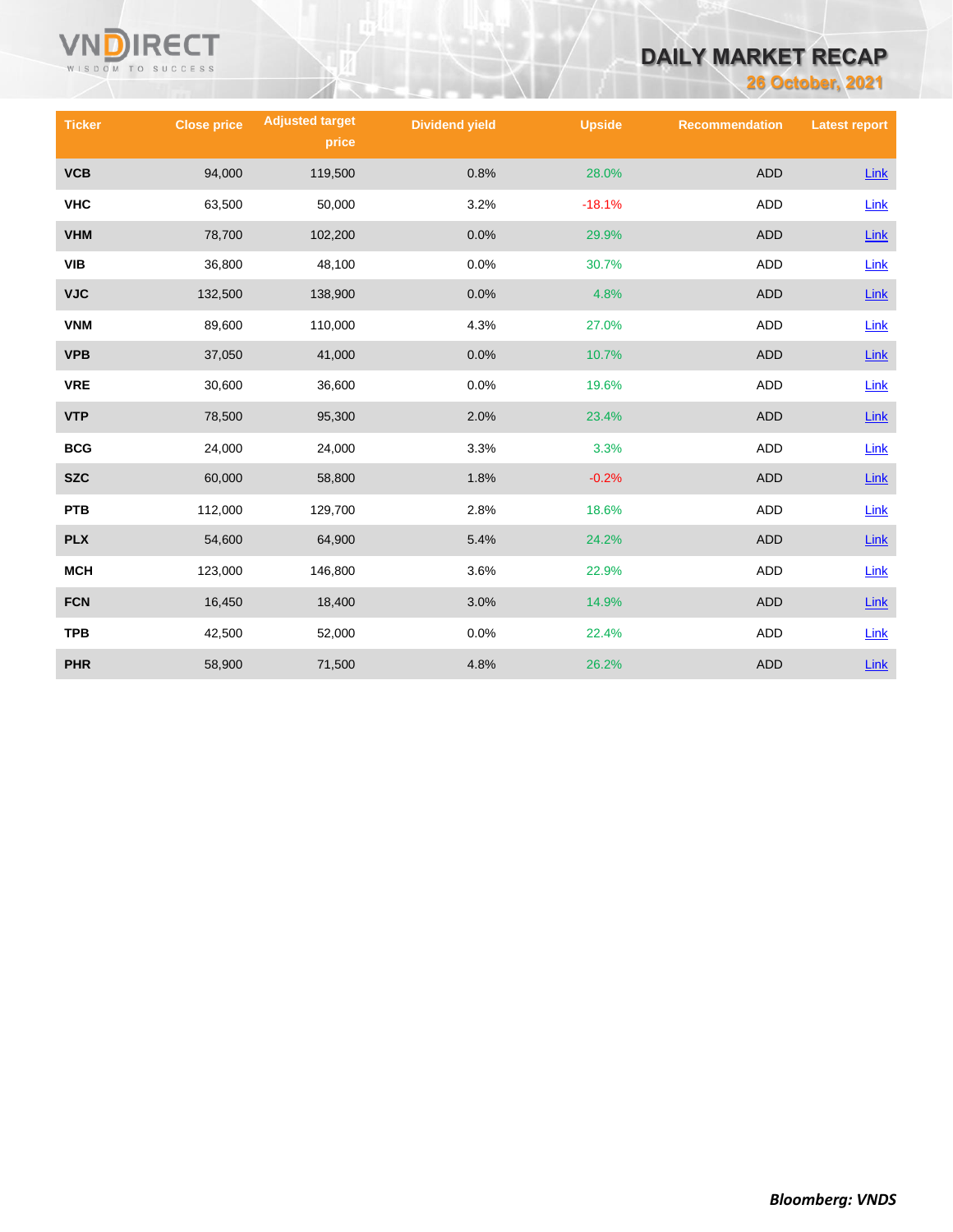

### **FOREIGN ACTIVITIES**

| <b>Volume (MIn'shs)</b> | <b>HOSE</b> | <b>HNX</b> | Value (VND'bn)        | <b>HOSE</b> | <b>HNX</b>                         |
|-------------------------|-------------|------------|-----------------------|-------------|------------------------------------|
| <b>BUY</b>              | 6,400.7     | 264.9      | <b>BUY</b>            | 302,892.6   | 8,097.0                            |
| % of market             | 4.6%        | 0.9%       | % of market           | 7.5%        | 4.8%                               |
| <b>SELL</b>             | 7,632.0     | 341.0      | <b>SELL</b>           | 355,153.7   | 8,705.3                            |
| % of market             | 5.5%        | 1.1%       | % of market           | 8.8%        | 5.1%                               |
| <b>NET BUY (SELL)</b>   | (1,231.3)   | (76.0)     | <b>NET BUY (SELL)</b> | (52, 261.0) | (608.3)<br><b>Source: HSX, HNX</b> |

**Foreign net buy/sell (30 days) in VND'bn**



| $\blacksquare$ HOSE | $\blacksquare$ HNX |
|---------------------|--------------------|
|                     |                    |

|  | ∎ HN |
|--|------|
|  |      |

| <b>YTD ACCUMULATION</b> |             |            |                       |             |                             |
|-------------------------|-------------|------------|-----------------------|-------------|-----------------------------|
| Volume (MIn'shs)        | <b>HOSE</b> | <b>HNX</b> | Value (VND'bn)        | <b>HOSE</b> | <b>HNX</b>                  |
| <b>BUY</b>              | 6,400.7     | 264.9      | <b>BUY</b>            | 302,892.6   | 8,097.0                     |
| % of market             | 4.6%        | 0.9%       | % of market           | 7.5%        | 4.8%                        |
| <b>SELL</b>             | 7,632.0     | 341.0      | <b>SELL</b>           | 355,153.7   | 8,705.3                     |
| % of market             | 5.5%        | 1.1%       | % of market           | 8.8%        | 5.1%                        |
| <b>NET BUY (SELL)</b>   | (1,231.3)   | (76.0)     | <b>NET BUY (SELL)</b> | (52, 261.0) | (608.3)<br>Source: HSX, HNX |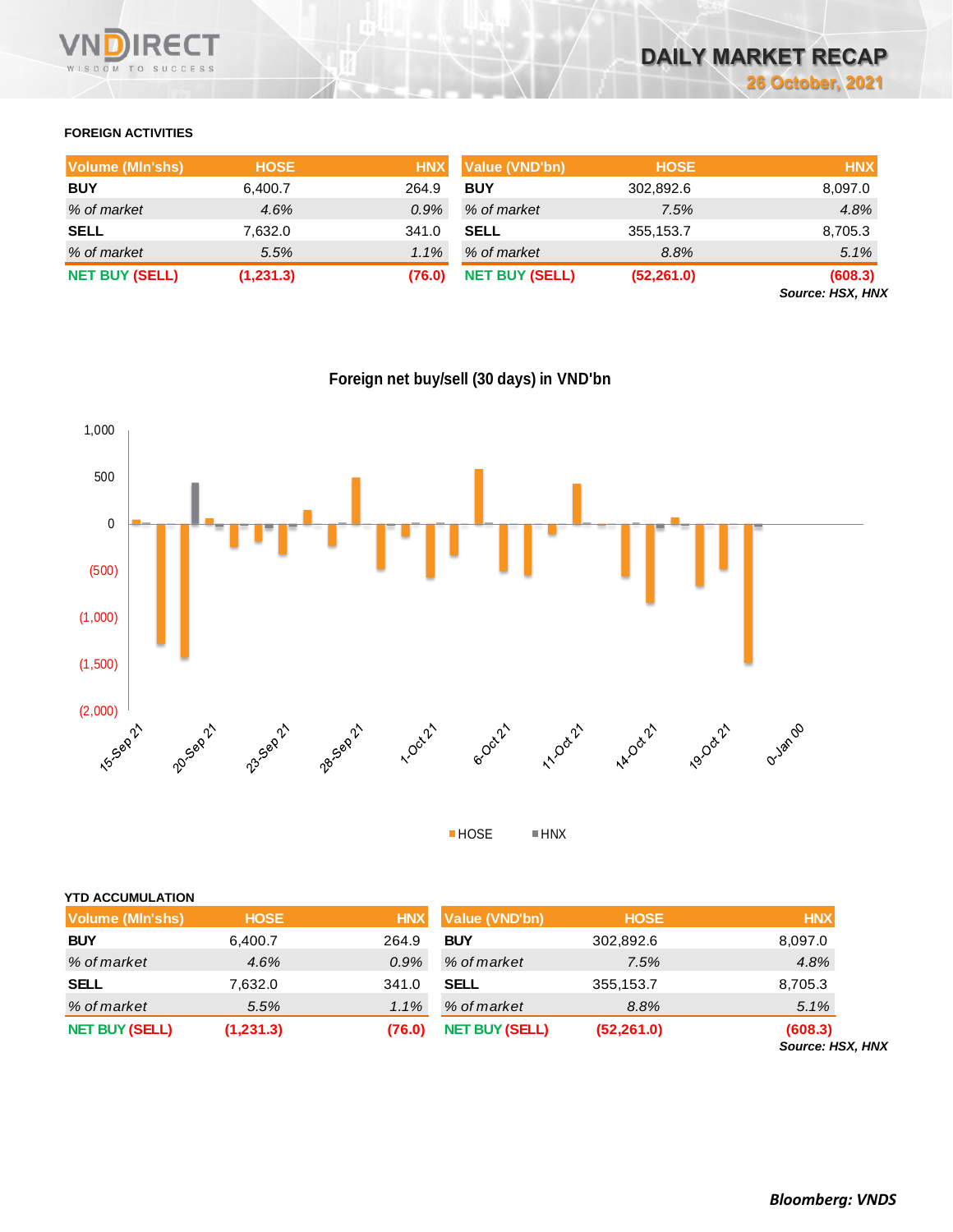### **FOREIGN ACTIVITIES**

WISDOM TO SUCCESS

**RECT** 

VND

|                               |            | <b>HOSE</b> |      |               |                               |            |                   | <b>HNX</b> |         |               |                        |
|-------------------------------|------------|-------------|------|---------------|-------------------------------|------------|-------------------|------------|---------|---------------|------------------------|
| Top buy by foreigners (value) |            |             |      | <b>VND'bn</b> | Top buy by foreigners (value) |            |                   |            |         | <b>VND'bn</b> |                        |
| <b>Ticker</b>                 | Last Price | Chg         | %chg | Value         | <b>Index</b><br>impact        | Ticker     | <b>Last Price</b> | Chg        | %chg    | Value         | <b>Index</b><br>impact |
| <b>HPG</b>                    | 56.300     | 1,200       | 2.18 | 169.7         | 1.421                         | TNG        | 32,300            | 200        | 0.62    | 1.3           | 0.000                  |
| E1VFVN30                      | 25,380     | 380         | 1.52 | 59.4          | 0.000                         | IDJ        | 51,900            | $-500$     | $-0.95$ | 0.6           | 0.000                  |
| <b>VHM</b>                    | 78.700     | 200         | 0.25 | 50.2          | 0.231                         | <b>APS</b> | 35,800            | $-200$     | $-0.56$ | 0.4           | 0.000                  |
| <b>STB</b>                    | 25,600     | 0           | 0.00 | 45.2          | 0.000                         | <b>VCS</b> | 125,200           | $-900$     | $-0.71$ | 0.4           | 0.000                  |
| <b>HSG</b>                    | 47,650     | 650         | 1.38 | 39.8          | 0.085                         | <b>ART</b> | 9,800             | 100        | 1.03    | 0.3           | 0.000                  |

|               | Top sell by foreigners (value) |        |         |       | <b>VND'bn</b>   | Top sell by foreigners (value) |                   |        |         | <b>VND'bn</b> |                        |
|---------------|--------------------------------|--------|---------|-------|-----------------|--------------------------------|-------------------|--------|---------|---------------|------------------------|
| <b>Ticker</b> | <b>Last Price</b>              | Chg    | %chq    | Value | Index<br>impact | Ticker                         | <b>Last Price</b> | Chg    | %chg    | Value         | <b>Index</b><br>impact |
| <b>HPG</b>    | 56.300                         | 1.200  | 2.18    | 102.8 | 1.421           | TNG                            | 32,300            | 200    | 0.62    | 9.6           | 0.000                  |
| <b>NLG</b>    | 54.700                         | 700    | 1.30    | 93.0  | 0.064           | THD                            | 229,200           | 200    | 0.09    | 5.7           | 0.000                  |
| <b>VRE</b>    | 30,600                         | 200    | 0.66    | 78.9  | 0.123           | <b>NTP</b>                     | 61.900            | 5.400  | 9.56    | 2.5           | 0.000                  |
| <b>VNM</b>    | 89,600                         | $-500$ | $-0.55$ | 57.7  | $-0.277$        | TC6                            | 14,500            | $-500$ | $-3.33$ | 2.5           | 0.000                  |
| <b>PNJ</b>    | 98,300                         | $-800$ | $-0.81$ | 57.1  | $-0.048$        | vcs                            | 125.200           | $-900$ | $-0.71$ | 2.0           | 0.000                  |

|                 | Top net buy by foreigners (value) |       |      |       | Top net buy by foreigners (value) |            |                   |        |         |       |                        |
|-----------------|-----------------------------------|-------|------|-------|-----------------------------------|------------|-------------------|--------|---------|-------|------------------------|
| <b>Ticker</b>   | <b>Last Price</b>                 | Chg   | %chq | Value | Index<br>impact                   | Ticker     | <b>Last Price</b> | Chg    | %chg    | Value | <b>Index</b><br>impact |
| <b>HPG</b>      | 56.300                            | 1.200 | 2.18 | 66.9  | 1.421                             | <b>ART</b> | 9.800             | 100    | 1.03    | 0.3   | 0.000                  |
| <b>VHC</b>      | 63.500                            | 3,500 | 5.83 | 28.8  | 0.170                             | APS        | 35,800            | $-200$ | $-0.56$ | 0.2   | 0.000                  |
| <b>HSG</b>      | 47.650                            | 650   | .38  | 25.7  | 0.085                             | <b>ACM</b> | 3.900             | $-100$ | $-2.50$ | 0.2   | 0.000                  |
| <b>FUEVFVND</b> | 27,290                            | 280   | 1.04 | 21.9  | 0.000                             | TDT        | 16,300            | $-200$ | $-1.21$ | 0.1   | 0.000                  |
| <b>KBC</b>      | 44.900                            | .250  | 2.86 | 20.0  | 0.157                             | SCI        | 38.100            | $-700$ | $-1.80$ | 0.1   | 0.000                  |

|               | Top net sell by foreigners (value) |        |         |         | Top net sell by foreigners (value) |            |                   |        |         |         |                        |
|---------------|------------------------------------|--------|---------|---------|------------------------------------|------------|-------------------|--------|---------|---------|------------------------|
| <b>Ticker</b> | Last Price                         | Chg    | %chg    | Value   | <b>Index</b><br>impact             | Ticker     | <b>Last Price</b> | Chg    | %chg    | Value   | <b>Index</b><br>impact |
| <b>NLG</b>    | 54.700                             | 700    | 1.30    | $-88.5$ | 0.064                              | TNG        | 32.300            | 200    | 0.62    | $-8.28$ | 0.000                  |
| <b>VNM</b>    | 89,600                             | $-500$ | $-0.55$ | $-50.9$ | $-0.277$                           | THD        | 229,200           | 200    | 0.09    | $-5.73$ | 0.000                  |
| <b>VRE</b>    | 30.600                             | 200    | 0.66    | $-45.6$ | 0.123                              | TC6        | 14.500            | $-500$ | $-3.33$ | $-2.47$ | 0.000                  |
| <b>VIC</b>    | 92.200                             | 100    | 0.11    | $-32.8$ | 0.101                              | <b>NTP</b> | 61.900            | 5.400  | 9.56    | $-2.47$ | 0.000                  |
| <b>PNJ</b>    | 98,300                             | $-800$ | $-0.81$ | $-30.6$ | $-0.048$                           | vcs        | 125.200           | $-900$ | $-0.71$ | $-1.64$ | 0.000                  |

*26-Oct-21*

*Source: Bloomberg, HOSE, HNX*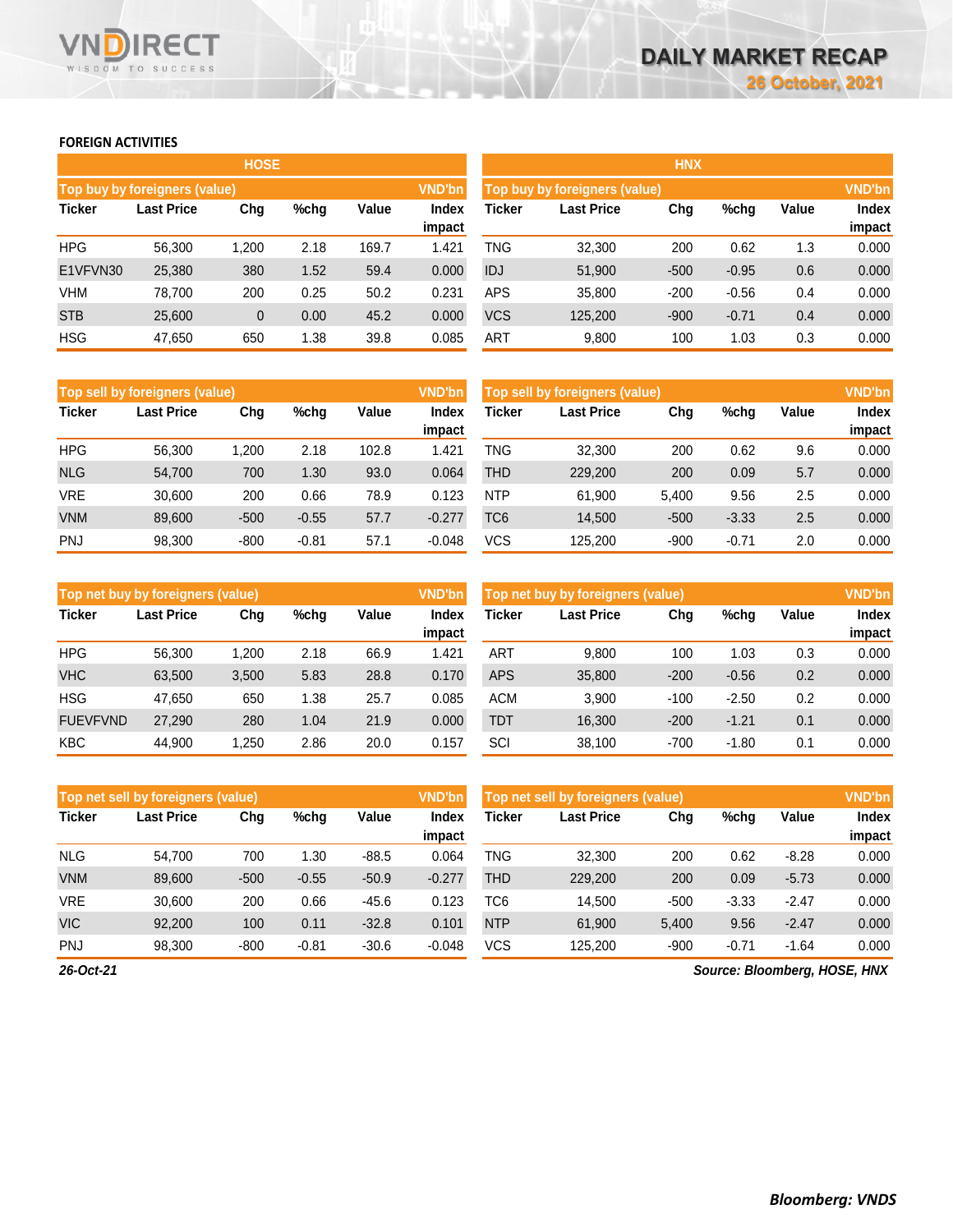**26 October, 2021**

### **TOP 60 MARKET CAP STOCKS SNAPSHOT ON HOSE**

΄Τ

|                        | TOP 60 MARKET CAP STOCKS SNAPSHOT ON HOSE |                   |                    |                    |                  |                                 |              |              |                            |              |              |              |              |
|------------------------|-------------------------------------------|-------------------|--------------------|--------------------|------------------|---------------------------------|--------------|--------------|----------------------------|--------------|--------------|--------------|--------------|
| No. Ticker             | <b>Price</b>                              |                   | Price change (%)   |                    |                  | Mkt. Cap Outs. Vol. Float ratio |              |              | Avail. Fil Ave. daily vol. | P/E          | P/B          | <b>ROE</b>   | <b>ROA</b>   |
|                        | <b>VND</b>                                | 1 M               | ЗМ                 | 6M                 | <b>US\$mln</b>   | <b>MIn'shs</b>                  | $\%$         |              | % (30 days-shs)            | $\pmb{\chi}$ | $\pmb{\chi}$ | $\%$         | %            |
| 1 VIC VM               | 92,200                                    | 6.0               | $-0.5$             | $-21.1$            | 15,417           | 3,805                           | 24.5         | 36.1         | 2,884,293                  | 52.2         | 3.9          | 7.7          | 1.5          |
| 2 VCB VM               | 94,000                                    | $-5.5$            | $-2.1$             | $-4.7$             | 15,320           | 3,709                           | 25.2         | 6.5          | 911,527                    | 17.0         | 3.3          | 21.1         | 1.6          |
| 3 VHM VM<br>4 HPG VM   | 78,700<br>56,300                          | $-1.1$<br>10.8    | $-6.7$<br>23.5     | 2.7<br>37.9        | 15,059<br>11,066 | 4,354<br>4,473                  | 22.6<br>53.7 | 27.2<br>24.1 | 6,005,562<br>25,847,370    | 10.2<br>10.0 | 3.5<br>3.4   | 40.2<br>39.8 | 15.1<br>18.4 |
| 5 GAS VM               | 113,800                                   | 25.1              | 28.9               | 39.6               | 9,571            | 1,914                           | 4.2          | 46.5         | 1,906,677                  | 26.6         | 4.4          | 17.6         | 12.5         |
| 6 VNM VM               | 89,600                                    | $-1.2$            | 0.8                | $-6.7$             | 8,229            | 2,090                           | 35.2         | 45.1         | 3,540,627                  | 19.6         | 5.9          | 30.9         | 20.8         |
| 7 TCB VM               | 51,000                                    | 0.8               | 4.1                | 29.3               | 7,868            | 3,511                           | 77.1         | 0.0          | 10,885,770                 | 10.3         | 2.0          | 22.1         | 3.7          |
| 8 MSN VM               | 139,600                                   | $-2.0$            | 15.3               | 46.9               | 7,242            | 1,181                           | 42.2         | 67.9         | 1,093,707                  | 78.1         | 7.7          | 9.4          | 1.9          |
| 9 VPB VM               | 37,050                                    | $-0.5$            | 17.6               | 25.8               | 7,238            | 4,445                           | 70.0         | 0.0          | 11,974,700                 | 13.2         | 2.7          | 23.0         | 2.9          |
| 10 GVR VM              | 39,450                                    | 6.6               | 21.4               | 66.5               | 6,934            | 4,000                           | 3.2          | 12.4         | 3,753,613                  | 33.4         | 3.3          | 10.0         | 6.0          |
| 11 BID VM              | 39,200                                    | $-1.3$            | $-2.0$             | $-3.2$             | 6,928            | 4,022                           | 19.0         | 13.4         | 1,315,100                  | 15.9         | 1.9          | 12.6         | 0.6          |
| 12 NVL VM              | 103,300                                   | 0.3               | $-3.9$             | 22.5               | 6,689            | 1,474                           | 34.2         | 29.7         | 2,216,143                  | 28.7         | 4.5          | 16.1         | 3.4          |
| 13 CTG VM              | 29,900                                    | $-5.7$            | $-7.0$             | $-2.8$             | 6,314            | 4,806                           | 35.5         | 5.6          | 8,654,050                  | 8.8          | 1.6          | 19.0         | 1.2          |
| 14 MBB VM<br>15 SAB VM | 27,950<br>155,400                         | $-2.6$<br>$-2.9$  | 2.8<br>1.2         | 27.5<br>$-8.6$     | 4,641<br>4,379   | 3,778<br>641                    | 56.9<br>10.4 | 0.0<br>37.3  | 11,066,430<br>157,677      | 10.1<br>21.3 | 2.0<br>4.8   | 21.5<br>24.3 | 2.2<br>17.5  |
| 16 MWG VM              | 128,000                                   | $-1.9$            | 19.8               | 34.7               | 4,010            | 713                             | 75.5         | 0.0          | 1,435,623                  | 19.9         | 5.0          | 27.3         | 9.6          |
| 17 FPT VM              | 96,900                                    | 4.5               | 3.4                | 37.6               | 3,864            | 907                             | 83.6         | 0.0          | 2,141,453                  | 21.8         | 5.2          | 25.1         | 9.3          |
| 18 ACB VM              | 31,100                                    | $-2.8$            | $-4.9$             | 16.7               | 3,693            | 2,702                           | 84.5         | 0.0          | 4,237,244                  | 8.7          | 2.1          | 27.2         | 2.2          |
| 19 VJC VM              | 132,500                                   | 6.0               | 16.2               | 3.9                | 3,153            | 542                             | 51.0         | 12.4         | 862,053                    | 475.6        | 4.2          | 0.9          | 0.3          |
| 20 VRE VM              | 30,600                                    | 7.4               | 14.4               | $-1.8$             | 3,055            | 2,272                           | 31.2         | 18.9         | 5,466,647                  | 25.6         | 2.3          | 9.3          | 7.1          |
| 21 PLX VM              | 54,600                                    | 9.2               | 9.4                | 9.3                | 3,048            | 1,271                           | 9.4          | 2.4          | 1,531,197                  | 17.0         | 2.8          | 17.9         | 6.2          |
| 22 HVN VM              | 25,800                                    | $-0.4$            | 35.6               | 13.3               | 2,515            | 2,218                           | 7.4          | 37.6         | 1,193,827                  | <b>N/A</b>   | <b>N/A</b>   | <b>N/A</b>   | $-20.1$      |
| 23 VIB VM              | 36,800                                    | $-4.3$            | $-4.5$             | $-4.2$             | 2,512            | 1,553                           | 63.3         | 0.0          | 1,435,987                  | 9.8          | 2.7          | 32.1         | 2.5          |
| 24 SSB VM              | 36,450                                    | 7.2               | 6.0                | 57.2               | 2,368            | 1,478                           | 83.5         | 5.0          | 2,362,792                  | 20.6         | 3.2          | 17.9         | 1.4          |
| 25 SHB VM<br>26 TPB VM | 27,100<br>42,500                          | <b>N/A</b><br>2.2 | <b>N/A</b><br>29.2 | <b>N/A</b><br>56.5 | 2,293<br>2,188   | 1,926<br>1,172                  | 81.1<br>59.7 | 6.2<br>0.0   | <b>N/A</b><br>6,594,200    | 14.0<br>9.6  | 2.0<br>2.0   | 15.5<br>22.9 | 0.9<br>2.0   |
| 27 HDB VM              | 24,700                                    | $-3.1$            | $-5.0$             | 16.5               | 2,162            | 1,992                           | 69.7         | 3.8          | 2,144,223                  | 9.3          | 1.9          | 22.4         | 1.8          |
| 28 BCM VM              | 47,500                                    | 4.4               | 15.9               | $-15.2$            | 2,160            | 1,035                           | 3.2          | 47.1         | 165,450                    | 21.2         | 3.2          | 15.4         | 5.0          |
| 29 STB VM              | 25,600                                    | $-4.3$            | $-10.8$            | 13.5               | 2,121            | 1,885                           | 96.3         | 14.3         | 12,641,930                 | 13.3         | 1.5          | 12.0         | 0.7          |
| 30 BVHVM               | 64,300                                    | 9.4               | 27.1               | 12.0               | 2,097            | 742                             | 34.9         | 22.4         | 1,699,007                  | 25.5         | 2.3          | 9.2          | 1.3          |
| 31 PDR VM              | 96,300                                    | 19.9              | 6.4                | 29.8               | 2,060            | 487                             | 37.8         | 45.7         | 4,086,033                  | 29.7         | 7.6          | 29.9         | 9.2          |
| 32 SSIVM               | 38,800                                    | $-7.2$            | 15.6               | 85.3               | 1,675            | 982                             | 87.9         | 56.8         | 8,684,367                  | 20.8         | 3.4          | 16.5         | 5.1          |
| 33 OCB VM              | 26,850                                    | 8.9               | 18.4               | 49.2               | 1,616            | 1,370                           | 77.4         | 0.0          | 3,417,983                  | 7.7          | 1.4          | 24.9         | 3.0          |
| 34 MSB VM              | 22,700                                    | $-1.6$            | 5.0                | 36.0               | 1,524            | 1,528                           | 86.7         | 0.0          | 6,028,274                  | 8.9          | 1.7          | 20.7         | 2.1          |
| 35 KDH VM              | 46,050                                    | 9.6               | 17.6               | 46.8               | 1,301            | 643                             | 85.8         | 18.3         | 2,845,753                  | 23.4         | 3.3          | 15.0         | 8.5          |
| 36 POW VM<br>37 EIB VM | 12,350                                    | 6.5<br>$-3.5$     | 17.6<br>$-10.8$    | 2.1<br>$-11.3$     | 1,271<br>1,253   | 2,342<br>1,229                  | 20.0<br>98.8 | 46.2<br>0.3  | 14,564,060<br>352,447      | 11.5<br>26.6 | 1.0<br>1.7   | 8.7<br>6.4   | 4.5<br>0.7   |
| 38 DGC VM              | 23,200<br>156,900                         | 6.0               | 62.6               | 163.4              | 1,180            | 171                             | 49.5         | 42.2         | 1,307,433                  | 21.6         | 5.4          | 28.1         | 21.0         |
| 39 KBC VM              | 44,900                                    | 1.7               | 38.2               | 19.7               | 1,124            | 570                             | 73.2         | 41.5         | 11,106,120                 | 26.3         | 1.6          | 7.2          | $3.2\,$      |
| 40 LPB VM              | 20,800                                    | $-7.3$            | $-9.2$             | 12.5               | 1,100            | 1,204                           | 84.5         | 1.1          | 4,579,367                  | 9.1          | 1.5          | 18.0         | $1.2$        |
| 41 HSG VM              | 47,650                                    | 5.0               | 38.5               | 73.6               | 1,033            | 493                             | 68.9         | 36.9         | 11,353,790                 | 6.2          | 2.4          | 47.9         | 18.4         |
| 42 REE VM              | 75,200                                    | 15.3              | 44.6               | 46.6               | 1,021            | 309                             | 48.1         | 0.0          | 838,103                    | 13.0         | 1.9          | 15.8         | 7.2          |
| 43 PNJ VM              | 98,300                                    | 6.8               | 8.4                | 3.5                | 982              | 227                             | 83.1         | 0.7          | 575,767                    | 23.3         | 4.0          | 18.3         | 11.6         |
| 44 VND VM              | 51,200                                    | $-2.7$            | 170.9              | 170.9              | 965              | 429                             | 83.5         | 29.7         | 5,945,194                  | 11.9         | 3.6          | 35.0         | 8.4          |
| 45 DIG VM              | 43,300                                    | 37.0              | 75.7               | 89.0               | 951              | 500                             | 59.8         | 47.1         | 8,109,364                  | 23.7         | 3.7          | 16.8         | 7.2          |
| 46 VCIVM               | 61,300                                    | $-1.9$            | 33.3               | 101.0              | 897              | 333                             | 75.9         | 80.1         | 4,407,647                  | 14.7         | 3.2          | 26.7         | 13.5         |
| 47 GEX VM<br>48 NLG VM | 25,200                                    | 6.8               | 16.9               | 22.5               | 865              | 781                             | 69.2         | 39.4         | 5,576,714<br>3,112,800     | 14.5         | 2.0          | 15.0         | 3.0          |
| 49 DPM VM              | 54,700<br>46,700                          | 29.5<br>35.4      | 30.1<br>103.5      | 56.3<br>151.1      | 830<br>803       | 345<br>391                      | 61.7<br>38.9 | 7.7<br>38.1  | 7,139,270                  | 11.4<br>11.6 | 2.2<br>2.1   | 18.3<br>18.6 | 7.4<br>13.4  |
| 50 VCG VM              | 40,000                                    | $-3.4$            | $-10.5$            | $-9.2$             | 771              | 439                             | 36.6         | 47.8         | 403,383                    | 13.2         | 2.7          | 21.2         | 5.9          |
| 51 HCM VM              | 36,900                                    | $-11.2$           | 8.3                | 60.8               | 742              | 458                             | 62.9         | 1.9          | 4,985,685                  | 13.9         | 2.9          | 22.1         | 7.5          |
| 52 DCM VM              | 31,800                                    | 31.4              | 67.8               | 105.2              | 740              | 529                             | 24.4         | 44.7         | 5,704,097                  | 27.2         | 2.5          | 9.4          | 8.0          |
| 53 VGC VM              | 36,700                                    | 6.1               | 23.4               | 9.9                | 723              | 448                             | 18.9         | 44.8         | 989,037                    | 17.5         | 2.6          | 14.4         | 4.8          |
| 54 GMD VM              | 50,400                                    | 2.9               | 12.5               | 52.7               | 667              | 301                             | 96.7         | 9.4          | 3,141,283                  | 37.1         | 2.5          | 6.7          | 4.4          |
| 55 BHN VM              | 62,000                                    | 0.3               | 21.8               | $-7.6$             | 632              | 232                             | 0.9          | 31.6         | 8,663                      | 20.3         | 3.1          | 15.2         | 9.6          |
| 56 SBT VM              | 21,400                                    | $-1.8$            | 15.7               | 4.1                | 592              | 629                             | 42.7         | 92.8         | 4,591,307                  | 22.5         | 1.7          | 7.4          | 3.4          |
| 57 DXG VM              | 22,300                                    | 13.5              | 21.5               | 13.7               | 584              | 596                             | 81.1         | 20.7         | 5,161,647                  | 16.2         | 1.6          | 11.0         | 3.4          |
| 58 KDC VM              | 57,600                                    | $-1.9$            | $-5.9$             | 11.6               | 579              | 229                             | 56.0         | 80.2         | 1,628,323                  | 25.7         | 2.2          | 8.7          | 4.0          |
| 59 DHG VM<br>60 NKG VM | 98,800                                    | $-4.1$<br>23.9    | 4.1<br>115.3       | $-1.2$             | 568<br>528       | 131<br>218                      | 5.7          | 45.6<br>38.8 | 22,073                     | 16.4<br>8.1  | 3.6          | 22.6<br>37.1 | 18.3         |
|                        | 55,000                                    |                   |                    | 166.7              |                  |                                 | 66.3         |              | 7,959,410                  |              | 2.6          |              | 12.9         |